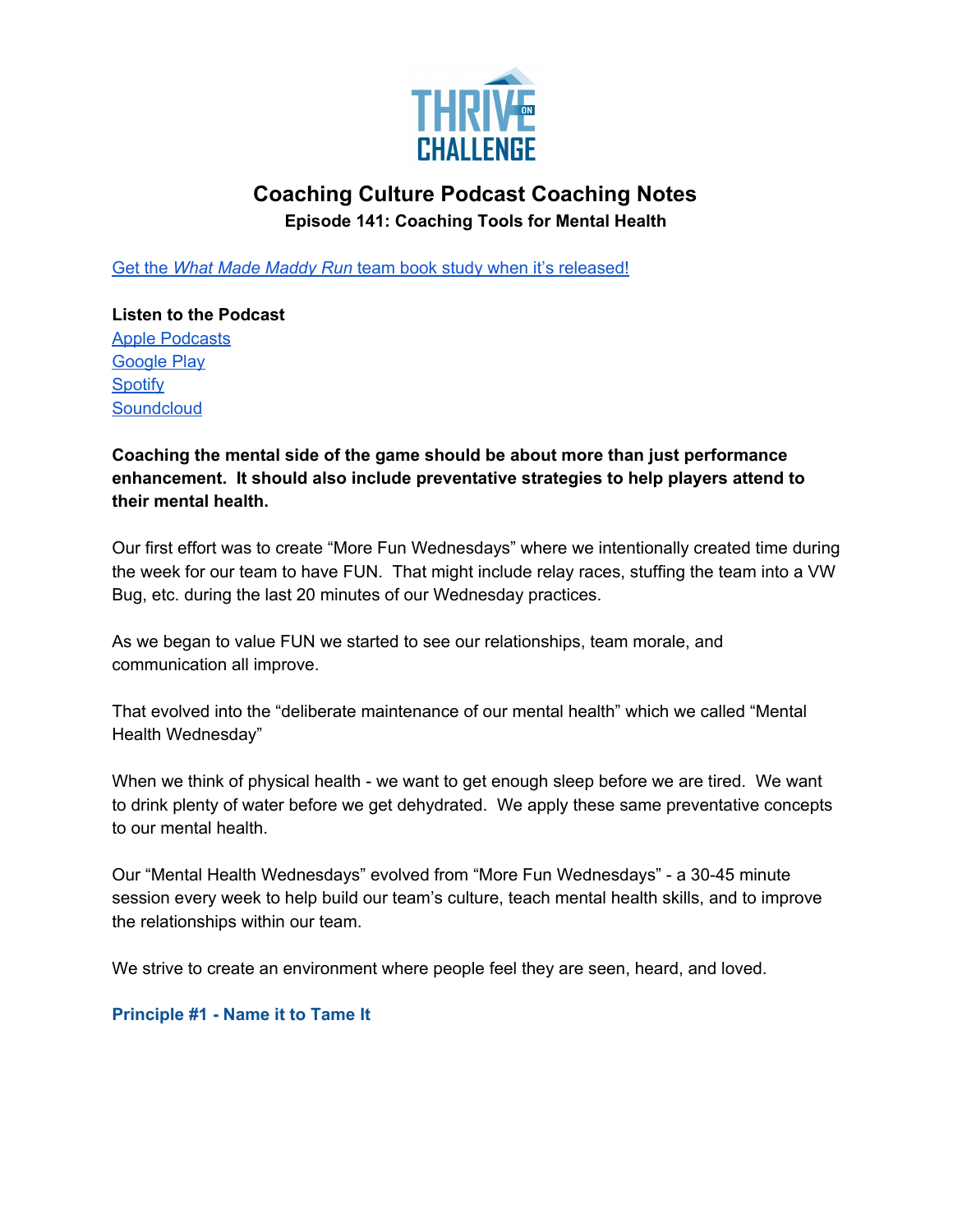

When people describe an emotion the intensity of that emotion begins to subside in the brain. In this sense, emotion is like an alarm inside the brain. It's initial job is to alert you to be aware of a threat. However, once that threat is acknowledged, the alarm begins to quiet down.

The challenge is to create opportunities for players, coaches, children, spouses, etc. to describe what they are feeling that will begin to reduce some of the stress associated with that emotion.

One way to make these interactions less threatening or uncomfortable is to **do an activity** with the other person during the conversation (go for a walk, shoot hoops and rebound, play a mindless game, etc).

**Journaling** can offer the same outlet for the brain's alarm system to be heard. Players can write about their successes, but also their challenges. Writing down their story can help them to "Name It to Tame It".

Approach emotional conversations with genuine curiosity. Ask great questions. Listen intently. Don't listen to fix, correct, or explain. Just be fully present with that person.

Mark Madsen, in his book [Everything](https://smile.amazon.com/Untitled-Mark-Manson/dp/0062888439/ref=sr_1_2?dchild=1&keywords=everything+is+fucked&qid=1595261013&sr=8-2) is F\*cked, describes how the Thinking Brain and Feeling Brain have to align when we tell our stories. In other words, the Thinking Brain has to explain why the Feeling Brain feels as it does.

### **Principle #2 - Reframe It**

**Reframing** - Can I tell myself a different story that explains the way I feel?

Coaches need to be able to ask good questions that provide perspective so that the others can interpret their stories / experiences it in a different way.

- Julian Edlemen during the Patriots comeback against the Falcons in the Super Bowl kept yelling at his teammates, "It's going to be a [helluva](https://www.youtube.com/watch?v=6EXrewbmzkY) story boys!"
- In a conversation with a player whose playing time was diminishing I challenged her with the quote from Josuha Medcalf's book Burn Your [Goals](https://smile.amazon.com/Burn-Your-Goals-Achieving-Potential/dp/148341244X/ref=sr_1_2?dchild=1&keywords=burn+your+goals&qid=1595261962&sr=8-2) where he encourages readers to embrace every situation with this phrase, "*This is for my benefit."*

**Journal Activity** - List the three biggest problems you face right now. For each, identify "What is the opportunity in each of these challenges?"

This can be done with teams as well: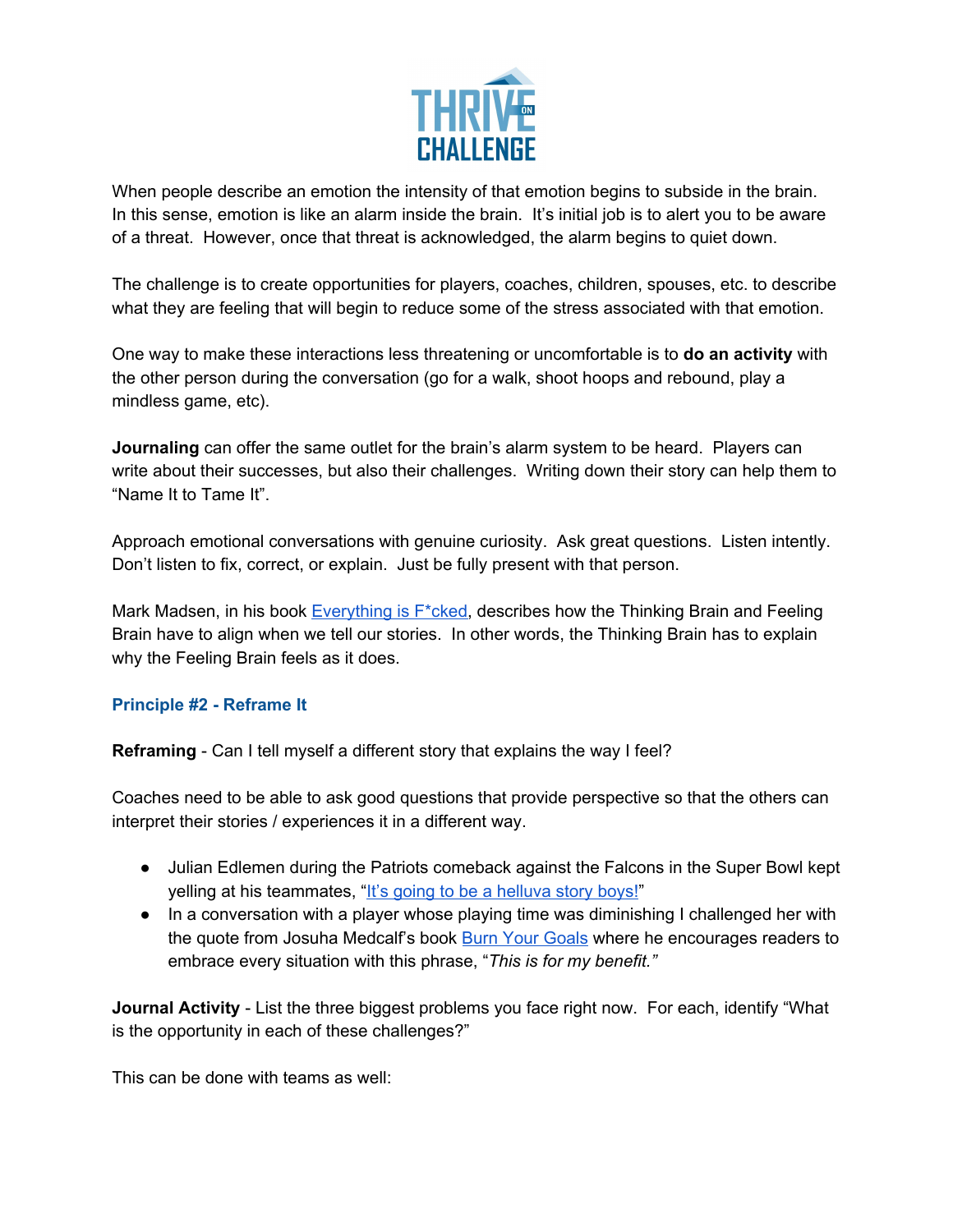

- Have players write down their biggest challenge on a notecard.
- Pass the notecard to someone else and have them try to give advice / solutions to help address the problem.

#### **Principle #3 - Examine Expectations**

*Disclaimer* - Expectations and standards are not the same. We have high standards within our program, but need to be mindful of our expectations (what we expect from the future) to manage our mental health.

**Expectations** are what you think is going to happen, what you hope happens, or what you want to happen. They are a projection of the future that may or may not come to be.

Brene Brown often says, "Our expectations in life are tied directly to our expectations of the future."

**Expectation Audit** - Too often we are unaware of our expectations until they are not met. Prior to an event, ask yourself:

- What are my expectations?
- Are these expectations realistic? (consider probabilities for each outcome)
- What outcomes do I control in this situation?
- Are my expectations tied to anything I cannot control?

Can I let go of, or at least acknowledge, those outcomes that I do not control?

Would you want to stake your emotional well-being on the unpredictability of the weather?

Awareness of expectations in advance begins to undermine their potential to cause disappointment.

For example: When Brene Brown first started public speaking her goal was that everyone in attendance would walk away with something that would affect their life. Is that realistic? Does she have complete control over that outcome? Probably not.

Over time, her expectations changed to be rooted in something she can control. Now her goal is to look back at her performance and say, "Brene, I'm so proud of you because you worked so hard to prepare for this."

She has control and awareness over her preparation.